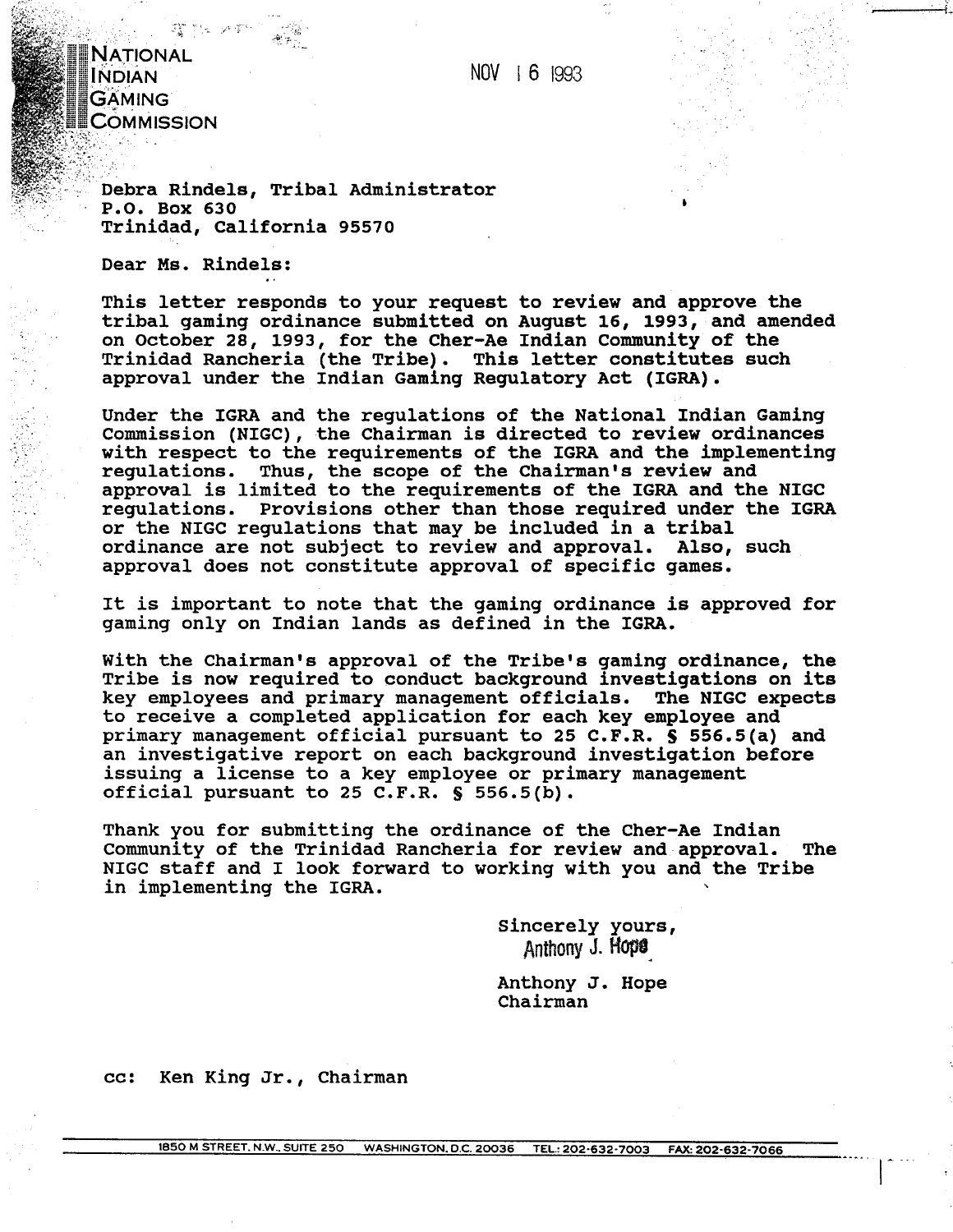# **ORDINANCE NO. 93-02**

## **TRIBAL CLASS I1 GAMING ORDINANCE**

#### I. Purpose

The Community Council of the Cher-Ae Heights Indian Community of the Trinidad Rancheria (hereinafter "Tribe"), empowered by the Tribe's Articles of Association to enact ordinances, hereby enacts this ordinance in order to set the terms for Class I1 gaming activities on tribal lands.

#### **11. Gamina Authorized**

All forms of Class I1 gaming as defined in the Indian Gaming Requlatory Act, P.L. 100-447, 25 U.S.C. Section 2703 (7) (A)  $(''IGRA'')$ are hereby authorized, including but not limited to bingo, pulltabs, and non-banking card games.

## **111. owners hi^ of Gaminq**

The Tribe shall maintain the sole propriety interest in and responsibility for the conduct of all Class **I1** gaming activities authorized by this ordinance.

## **IV.** Use of Gaming Revenue

A. Net revenues from the Tribe's share of Class **I1** gaming activities authorized herein shall be used only for the following purposes: to fund tribal government operations and programs; provide for general welfare of the Tribe and its members; promote tribal economic development; donate to charitable organizations; or help fund operations of local government agencies.

**B.** If the Tribe elects to make per capita payments, it shall authorize such payments only upon approval of a plan submitted to the Secretary of Interior under **5** 2710(b) (3) of IGRA.

## **V. Audit**

An annual independent audit of all gaming activities, including all contracts for supplies, services or concessions in excess of \$25,000.00 annually, except contracts for professional legal and accounting services, shall be conducted and provided to the National Indian Gaming Commission (hereinafter "Commission") annually.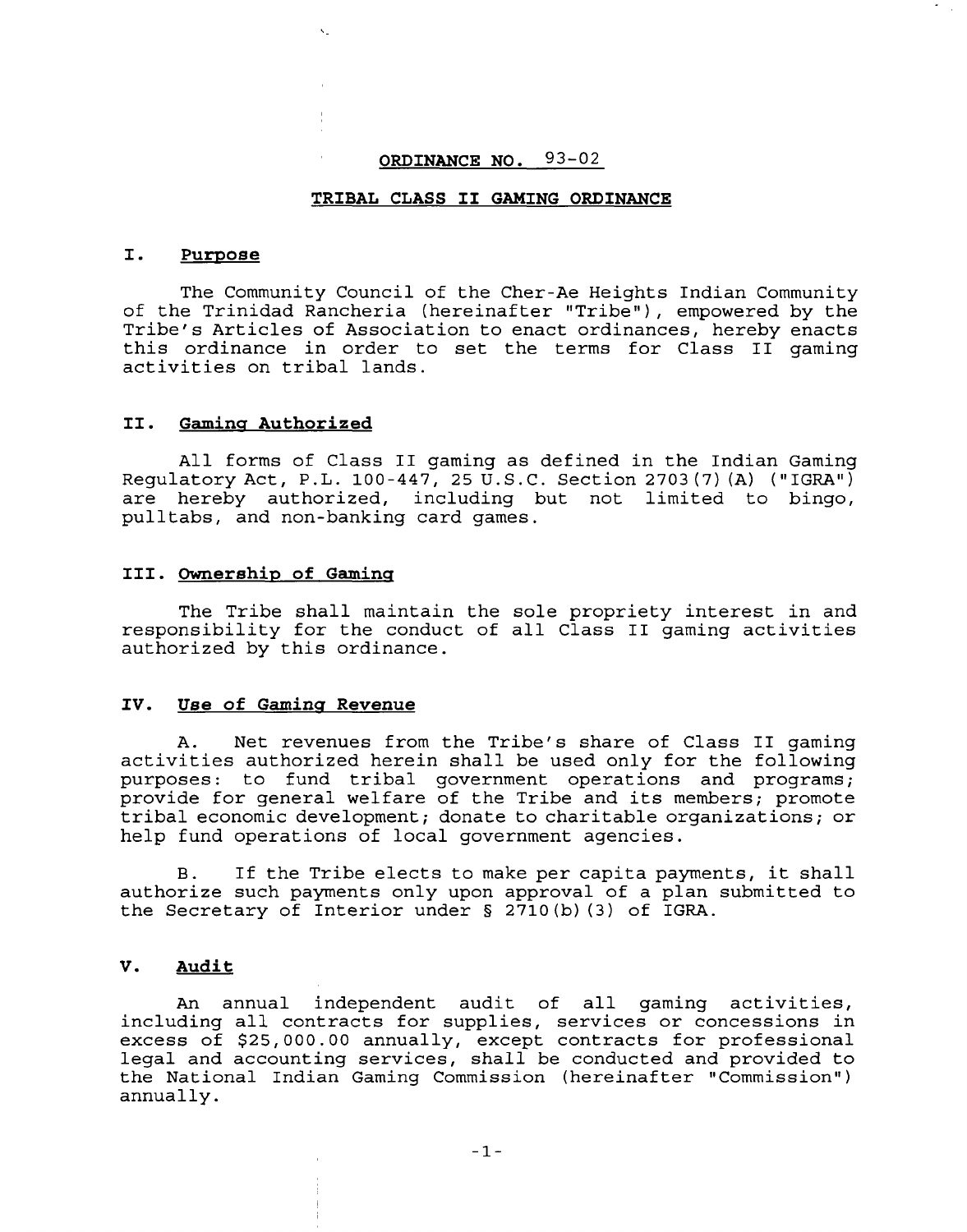#### VI. **Environmental Protection**

The construction, maintenance and operation of Class I1 gaming facilities and Class I1 games shall be conducted in a manner which adequately protects the environment and the public health and safety.

### VII. Licenses for Key Employees and Primary Management Officials

The Tribe shall ensure that the policies and procedures set out in this section are implemented with respect to key employees and primary management officials employed at any Class **I1** gaming enterprise operated on tribal lands:

# A. Definitions

For the purposes of this section, the following definitions apply:

> $1.$ Key employee.

(a) A person who performs one or more of the following functions:

- (1) Bingo caller;
- (2) Counting room supervisor;
- **(3)** Chief of security;
- **(4)** Custodian of gaming supplies or cash;
- (5) Floor manager;
- (6) Pit boss;
- (7) Dealer;
- (8) Croupier;
- (9) Approver of credit; or

(10) Custodian of gambling devices including persons with access to cash and accounting records within such devices;

(b) If not otherwise included, any other person whose total cash compensation is in excess of \$50,000 per year; or

(c) If not otherwise included, the four most highly compensated persons in the gaming operation.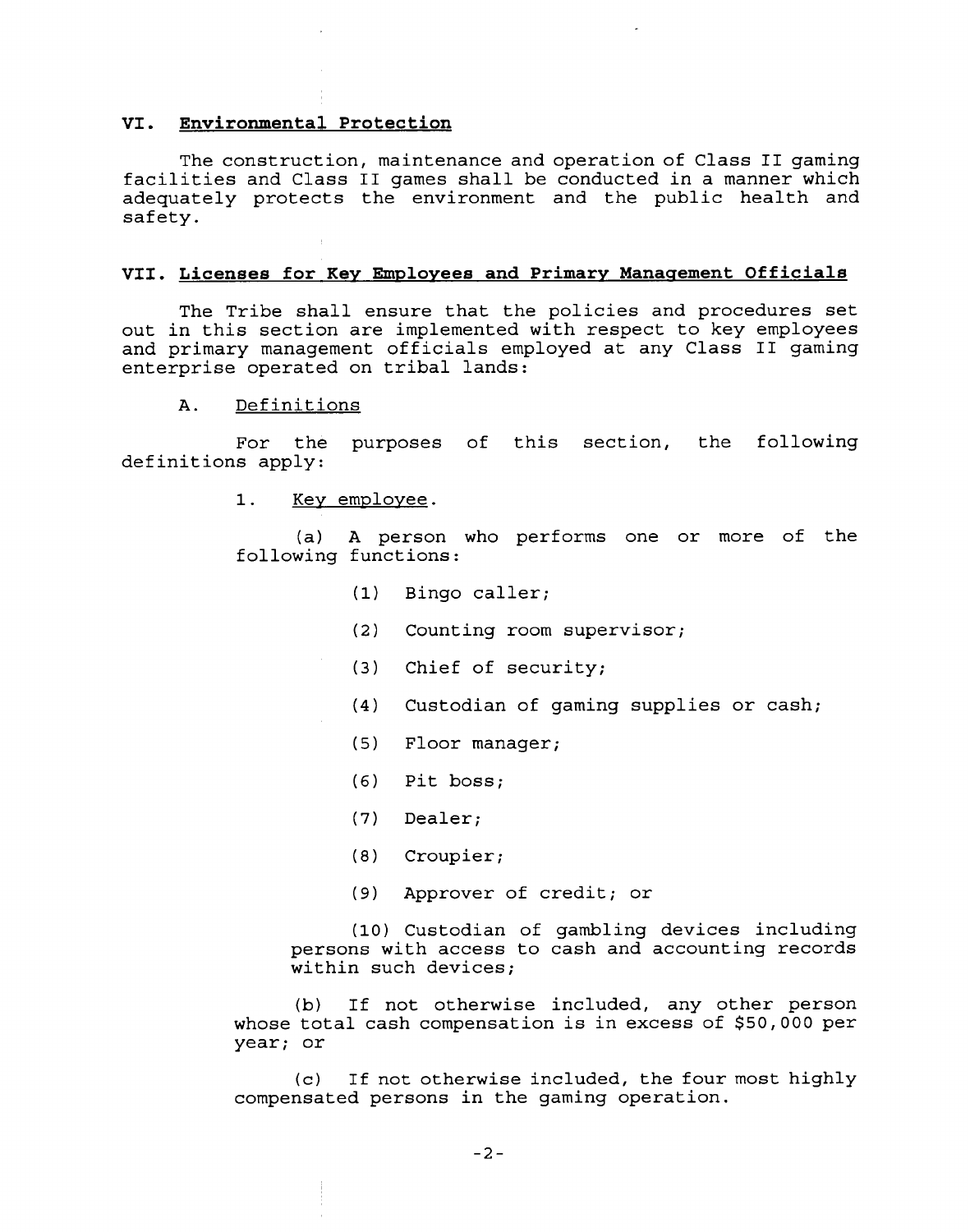## 2. Primary Management Official.

(a) The person having management responsibility for a management contract;

(b) Any person who has authority:

(1) To hire and fire employees; or

(2) To set up working policy for the gaming operation; or

(c) The chief financial officer or other person who has financial management responsibility.

### B. Application Forms

1. The following notice shall be placed on the application form for a key employee or a primary management official before that form is filled out by an applicant:

In compliance with the Privacy Act of 1974, the following information is provided: Solicitation of the information on this form is authorized by 25 U.S.C. 2701 et seq. The purpose of the requested information is to determine the eligibility of individuals to be employed in a gaming operation. The information will be used by National Indian Gaming Commission members and staff who have need for the information in the performance of their official duties. The information may be disclosed to appropriate Federal, Tribal, State, local, or foreign law enforcement and regulatory agencies when relevant to civil, criminal or regulatory investigations or prosecutions or when pursuant to a requirement by a tribe or the National Indian Gaming Commission in connection with the hiring or firing of an employee, the issuance or revocation of a gaming license, or investigations of activities while associated with a tribe or a<br>qaming operation. Failure to consent to the Failure to consent to the disclosures indicated in this notice will result in a tribe's being unable to hire you in a primary management official or key employee position.

The disclosure of your Social Security Number (SSN) is voluntary. However, failure to supply a SSN may result in errors in processing your application.

2. Existing key employees and primary management officials shall be notified in writing that they shall either: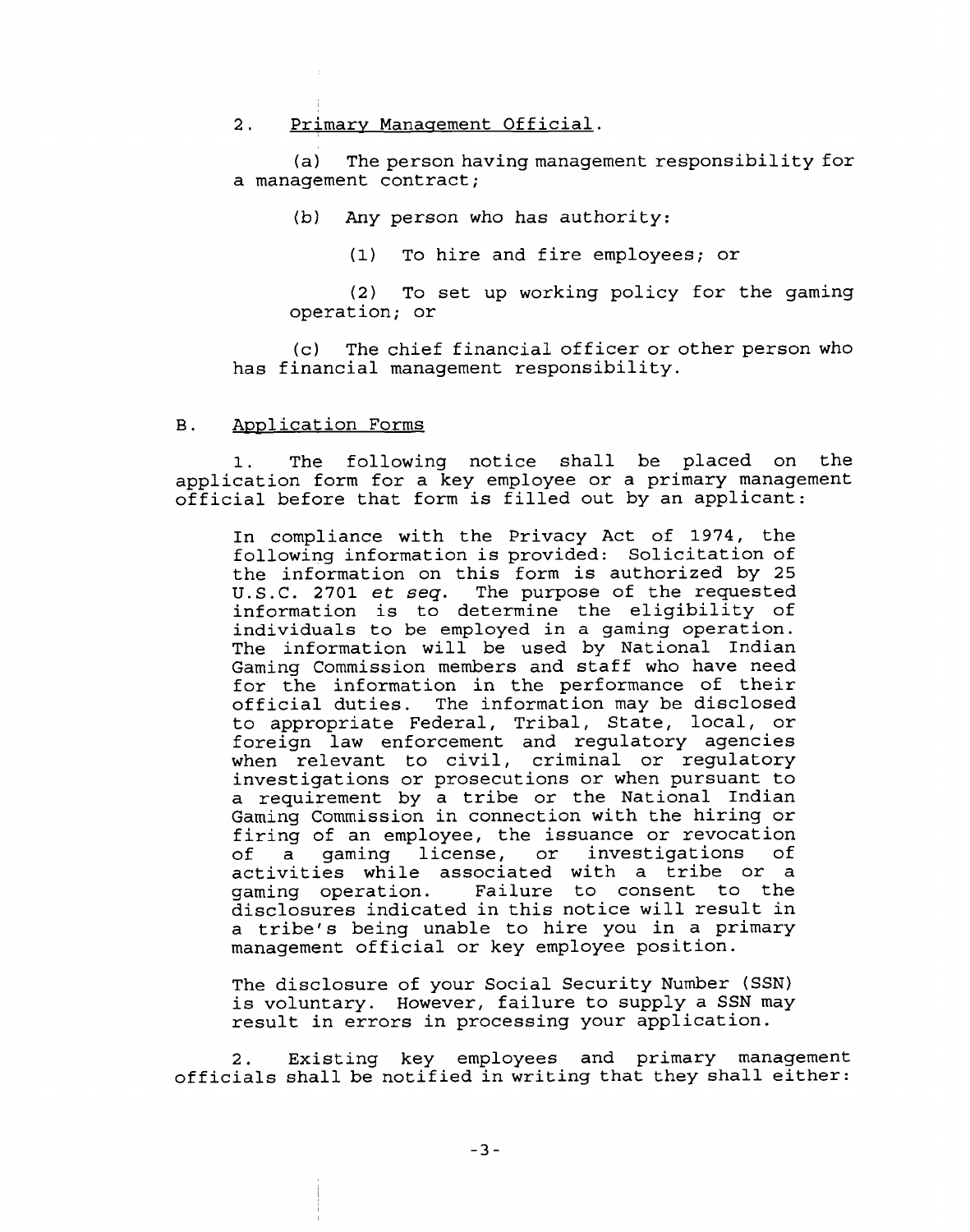- a. Complete a new application form that contains a Privacy Act notice; or
- b. Sign a statement that contains the Privacy Act notice and consent to the routine uses described in that notice.

3. The following notice shall be placed on the application form for a key employee or a primary management official before that form is filled out by an applicant:

A false statement on any part of your application may be grounds for not hiring you, or for firing you after you begin work. Also, you may be punished by fine or imprisonment. (U.S. Code, title 18, section 1001.)

4. The Tribe shall notify in writing existing key employees and primary management officials that they shall either:

- a. Complete a new application form that contains a notice regarding false statements; or
- b. Sign a statement that contains the notice regarding false statements.

## C. Backqround Investiqations

**1.** The Tribe shall request from each primary management official and from each key employee all of the following information:

- a. Full name, other names used (oral or written), social security number(s), birth date, place of birth, citizenship, gender, all languages (spoken or written) ;
- b. Currently and for the previous 5 years: business and employment positions held, ownership interests in those businesses, business and residence addresses, and drivers license numbers;
- c. The names and current addresses of at least three personal references, including one reference who was acquainted with the applicant during each period of residence listed under paragraph (i) (b) of this section;
- d. Current business and residence telephone numbers;
- e. A description of any existing and previous business<br>relationships with Indian tribes, including with Indian tribes, including ownership interests in those businesses;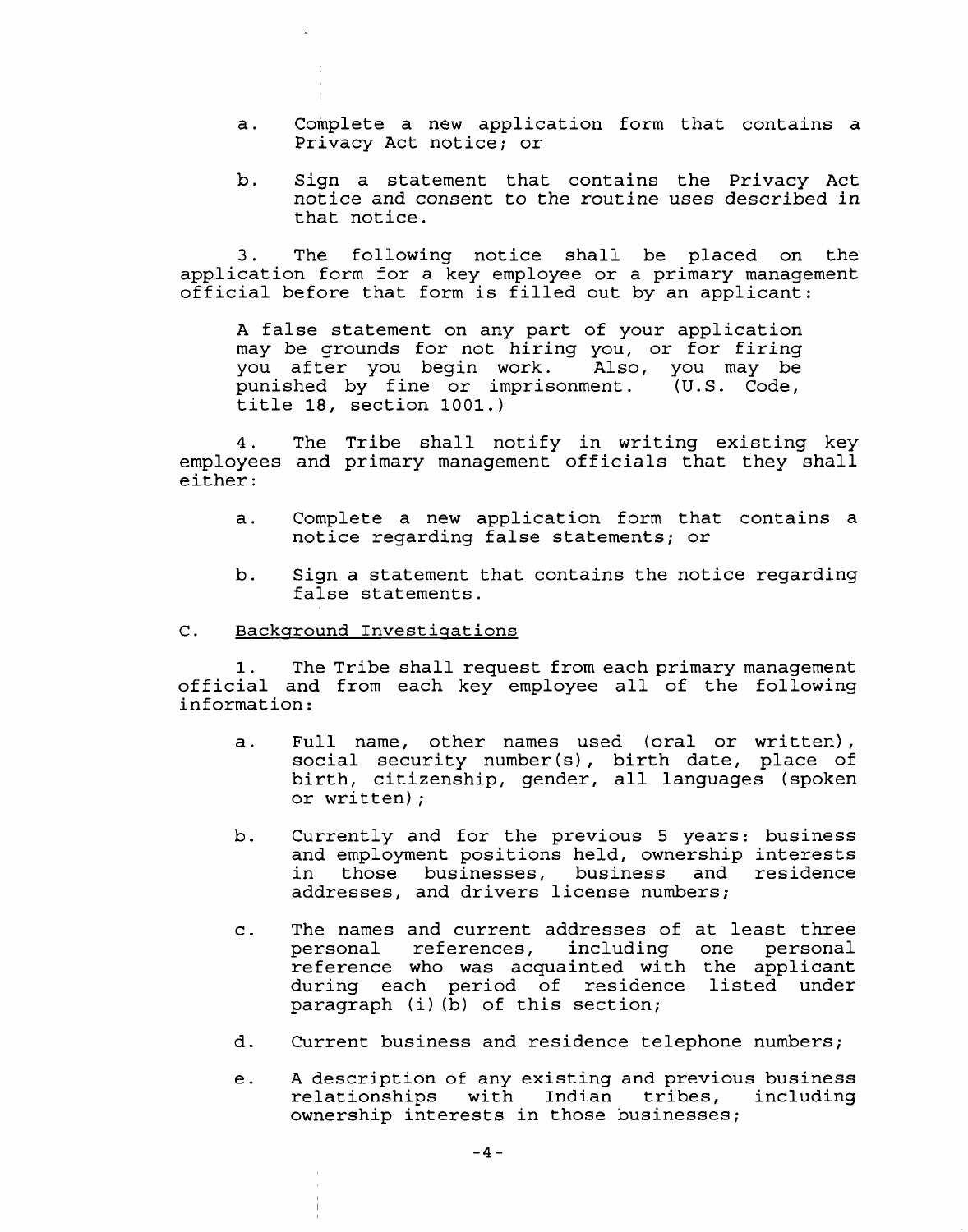- f. A description of any existing and previous business relationships with the gaming industry generally, including ownership interests in those businesses;
- g. The name and address of any licensing or regulatory agency with which the person has filed application for a license or permit related to gaming, whether or not such license or permit was granted;
- h. For each felony for which there is an ongoing prosecution or a conviction, the charge, the name and address of the court involved, and the date and disposition if any;
- i. For each misdemeanor conviction or ongoing misdemeanor prosecution (excluding minor traffic violations) within 10 years of the date of the application, the name and address of the court involved and the date and disposition;
- j. For each criminal charge (excluding minor traffic charges), whether or not there is a conviction, if such criminal charge is within 10 years of the date of the application and is not otherwise listed pursuant to paragraphs (i) (h) and (i) (i) of this section, the criminal charge, the name and address of the court involved and the date and disposition;
- k. The name and address of any licensing or regulatory agency with which the person has filed an application for an occupational license or permit, whether or not such license or permit was granted;
- 1. A photograph;
- m. Any other information a tribe deems relevant; and
- n. Fingerprints consistent with procedures adopted by a tribe according to 25 C.F.R. § 522.2(h).

2. The Tribe shall conduct an investigation sufficient to make a determination under subsection (c) below. In conducting a background investigation, the Tribe shall promise to keep confidential the identity of each person interviewed in the course of the investigation.

# D. Eligibility Determination

1. The Business Committee of the Tribe shall review a person's prior activities, criminal record, if any, and<br>reputation, habits and associations to make a finding habits and associations to make a finding concerning the eligibility of a key employee or a primary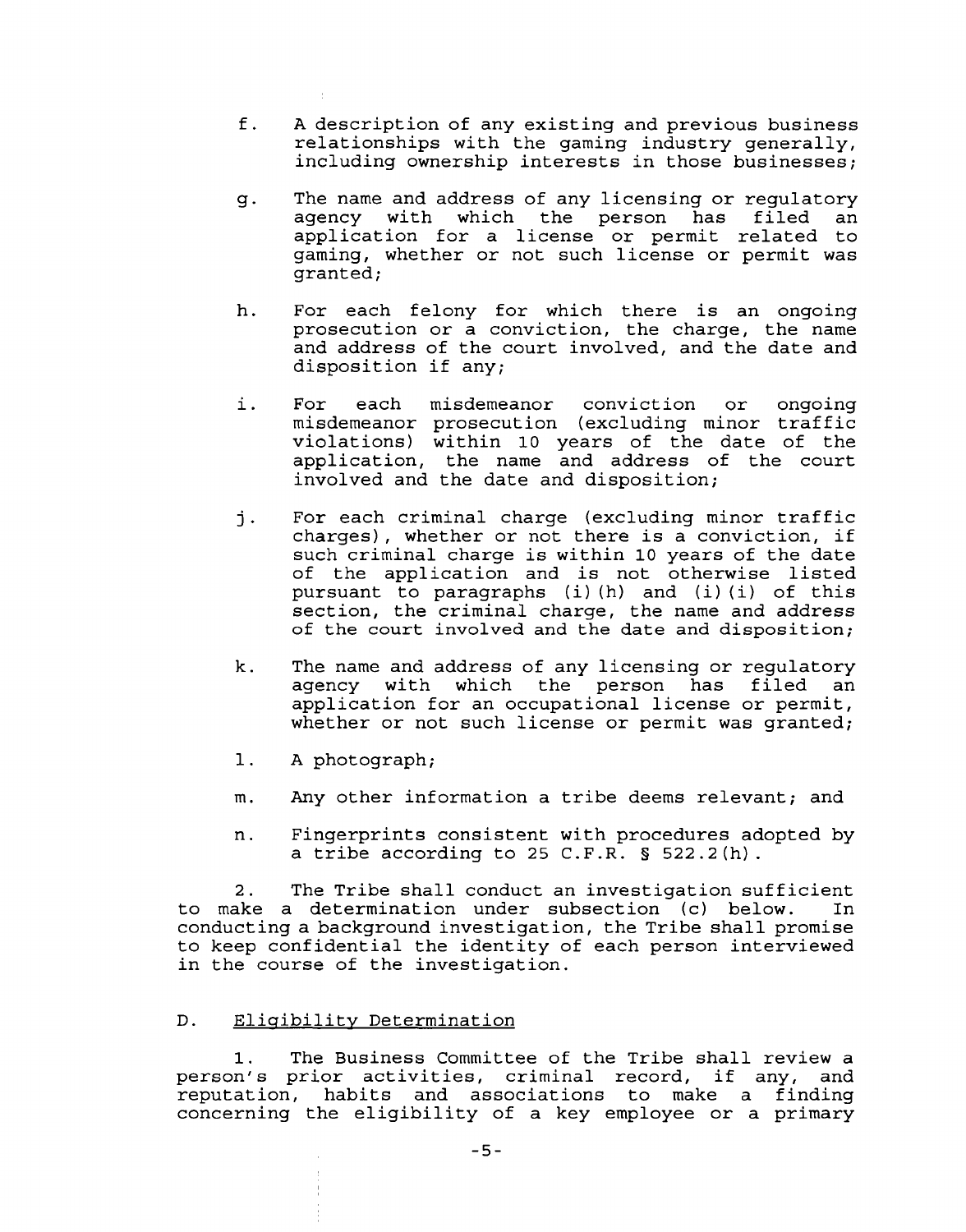management official for employment in a gaming operation. If the Business Committee determines that employment of the person poses a threat to the public interest or to the effective regulation of gaming, or creates or enhances dangers of unsuitable, unfair, or illegal practices and methods and activities in the conduct of gaming, a tribal gaming operation shall not employ that person in a key employee or primary management official position.

2. The Tribe's gaming operation shall not employ in a key employee or primary management official position a person who has supplied materially false or misleading information with respect to the required information for that person's background investigation under subsection B above.

## E. Procedures for Forwarding Applications and Reports for Key Employees and Primary Management Officials to the Commission

1. When a key employee or primary management official begins work, the Tribe shall forward to the Commission a completed application for employment and conduct the background investigation and determination referred to in subsections A, B, C and D of this section.

2. Upon completion, the Tribe shall forward the report referred to in subsection F of this section to the Commission within 60 days after an employee begins work or within 60 days of the Chairman's approval of this ordinance.

**3.** The gaming operation shall not employ a key employee or primary management official who does not have a license after 90 days.

#### F. Report to Commission

1. Pursuant to the procedures set out in subsection E of this section, the Tribe shall prepare and forward to the Commission an investigative report on each background investigation. An investigative report shall include all of the following:

- a. Steps taken in conducting a background investigation;
- b. Results obtained;
- c. Conclusions reached; and
- d. The bases for those conclusions.

e. The Tribe shall include in its report a copy of the eligibility determination made under section D of this section.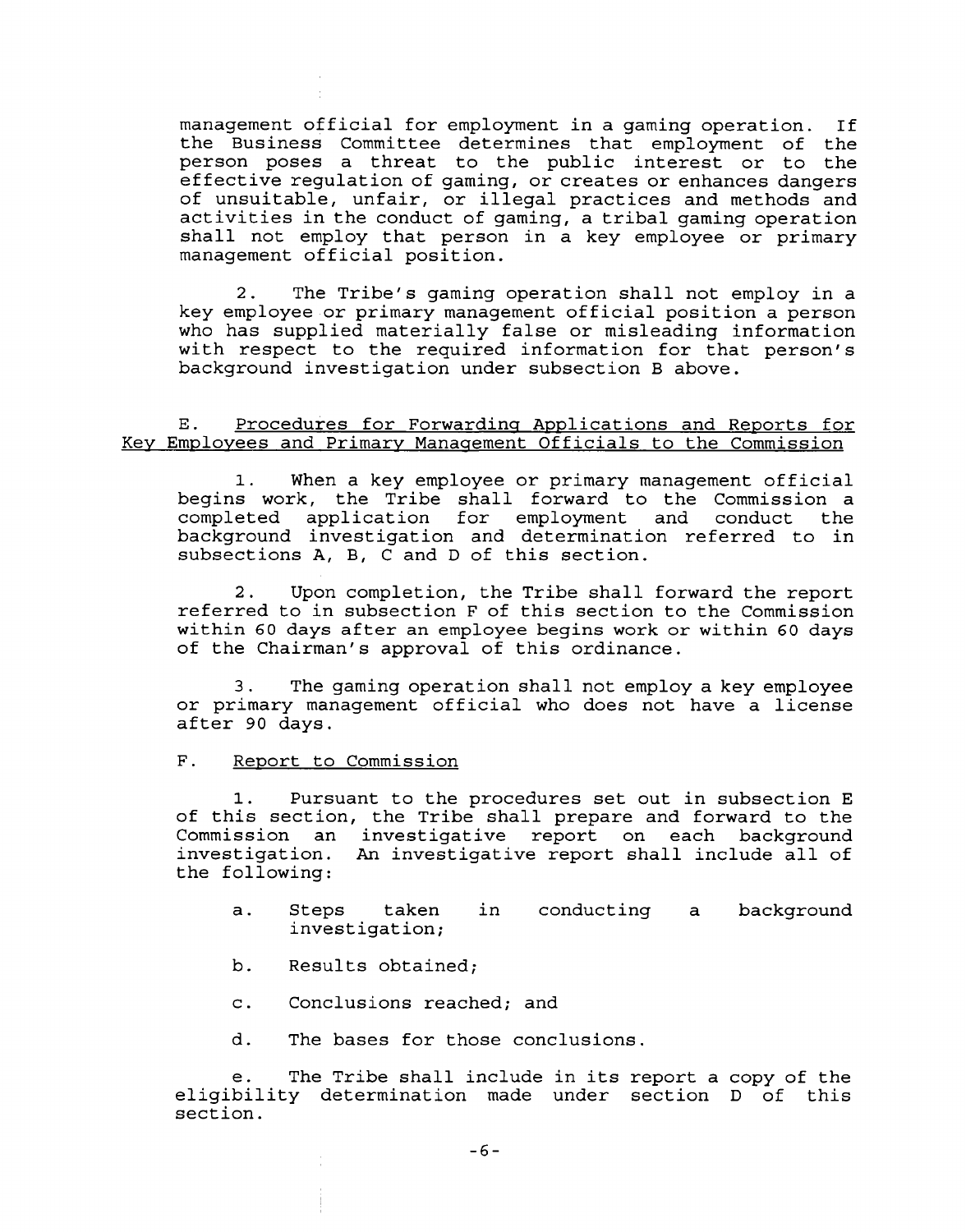- 2. If a license is not issued to an applicant:
- a. The Tribe shall notify the Commission; and
- b. Forward copies of its eligibility determination and investigative report (if any) to the Commission for inclusion in the Indian Gaming Individuals Records System.

3. The Tribe shall retain applications for employment and reports (if any) of background investigations for inspection by the Chairman of the Commission or his or her designee for no less than three (3) years from the date of termination of employment.

## G. Granting a Gaming License

1. If, within a thirty (30) day period after the Commission receives a report, the Commission notifies the tribe that it has no objection to the issuance of a license pursuant to a license application filed by a key employee or a primary management official for whom the tribe has provided an application and investigative report to the Commission, the Tribe may go forward and issue a license to such applicant.

2. If, within the thirty (30) day period described above, the Commission provides the Tribe with a statement itemizing objections to the issuance of a license to a key employee or to a primary management official for whom the tribe has provided an application and investigative report to the Commission, the Tribe shall reconsider the application, taking into account the objections itemized by the Commission. The Tribe shall make the final decision whether to issue a license to such applicant.

## H. License Suspension

1. If, after the issuance of a gaming license, the Commission receives reliable information indicating that a key employee or a primary management official is not eligible for employment under subsection C above, the Commission shall notify the Tribe that issued a gaming license.

2. Upon receipt of such notification under paragraph **(1)** above, the Tribe shall suspend such license and shall notify in writing the licensee of the suspension and the proposed revocation.

3. The Tribe shall notify the licensee of a time and a place for a hearing on the proposed revocation of a license.